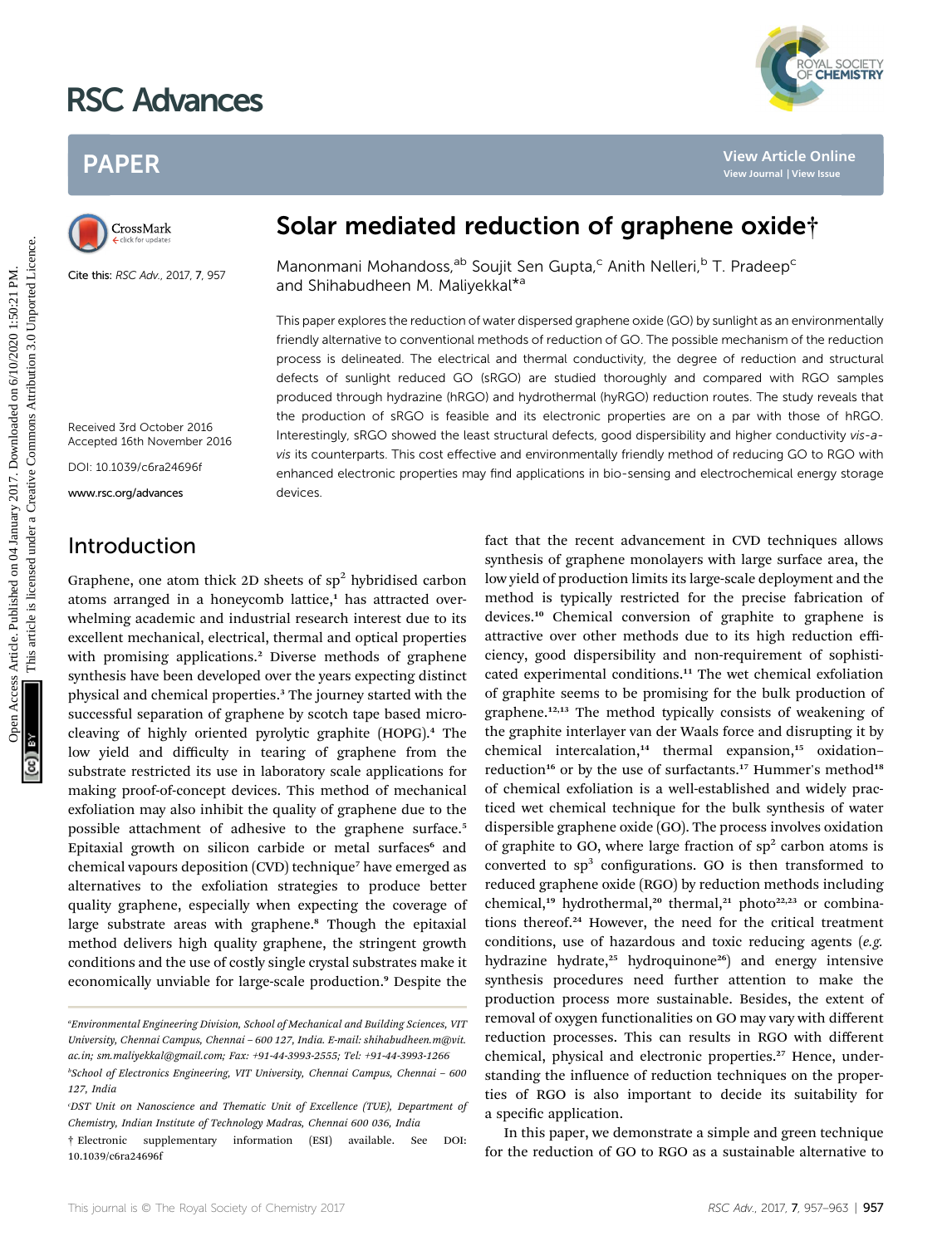conventional reduction techniques. The proposed method uses sunlight as the sole medium for the reduction of GO to RGO. The samples were characterized thoroughly by spectroscopic and microscopic techniques. The possible mechanism of reduction of GO to RGO is proposed. The electrical conductivity, dispersibility, degree of reduction, defect repair, and thermal conductivity of sRGO were compared systematically with RGO samples synthesised through other popular reduction techniques, which includes hydrothermal and hydrazine reduction. The sunlight mediated reduction strategy seems to be viable and can produce RGO with good electrical conductivity and less structural defects.

### Materials and methods

Natural graphite powder (100 µm; 12.01 g mol $^{-1})$  was obtained from S.D. Fine Chem. Pvt. Ltd., India. Sulphuric acid  $(H_2SO_4,$ 95–98%), potassium permanganate (KMnO<sub>4</sub>, 98.5%), potassium peroxy disulphate  $(K_2S_2O_8, 98\%)$ , phosphorus pentoxide  $(P_2O_5,$ 95%), hydrogen peroxide  $(H<sub>2</sub>O<sub>2</sub>, 98%)$ , were procured from Sisco Research Lab Chem. Pvt. Ltd., India. The dialysis tubing cellulose membrane with average diameter of 6 mm was purchased from Sigma Aldrich. All the chemicals were of analytical grade and used as received without any further purification. Unless otherwise mentioned, solutions and suspensions used in the study were prepared using deionized water (DW) of conductivity 0.056 µU  $\rm cm^{-1}.$ 

#### Preparation of reduced graphene oxide (RGO)

GO was synthesized by modified Hummers method.<sup>28</sup> This method involves the oxidation of graphite powder by sulphuric acid and potassium permanganate to produce graphite oxide and exfoliation of graphite oxide to GO. A detailed procedure is given in S1.1 of the ESI.<sup>†</sup> The purified dispersion of GO was stored in brown bottles (covered with aluminium foil) to cut the entry of light. The reduction of GO was carried out by exposing 0.01% dispersion of GO to sunlight for a duration of  $\sim$ 16 h. The temperature of GO dispersion was measured and found to be around  $\sim$ 42  $\pm$  2 °C. Initial pH of the dispersion was measured to be  $4.0 \pm 0.3$  and no significant change in pH was observed after the reduction process. In-order to prevent possible evaporation loss and associated change in the concentration of dispersion of GO during irradiation, the reactor was completely sealed. For kinetic studies, a series of sealed bottles containing dispersion of GO were irradiated. At periodic time intervals, a pre-designated sample bottle was withdrawn and analysed using UV-Vis and Raman spectroscopy. The incident solar light intensity at the surface of irradiance during irradiation period (from 11 a.m to 4 p.m) was measured to be in the range of 42 W  $\rm m^{-2}$  to 373 W  $\rm m^{-2}.$  The experiment was also performed using photovoltaic solar simulator (Ecosense Insight Solar PV simulator) with halogen lamps (350–2500 nm) as the artificial source of solar radiation. The intensity of radiation from halogen lamp was adjusted similar to the natural sunlight throughout the experiment. No significant change in the rate of reduction of GO was observed under natural and simulated conditions. For

comparison purpose, RGO samples were also synthesised using hydrazine (hRGO) and hydrothermal (hyRGO) heat as the reducing agents (see S1.3, S1.2 of ESI† for detailed procedure). The samples were later dialyzed against DW to remove ionic impurities.

#### Instrumentation

Thermo-fisher Scientific (EVO 300 PC) UV/Vis spectrophotometer was used to measure UV/Vis spectra of GO and RGO samples. XPS measurements were done with Omicron ESCA Probe spectrometer with un-monochromatized Mg Ka X-rays  $(h\nu = 1253.6 \text{ eV})$ . Processing of XPS spectra was done using Casa XPS software. Calibration was carried by alignment of the spectra with reference to the C 1s line at 284.5  $\pm$  0.2 eV associated with graphitic carbon. The confocal Raman Microscope, CRM a300 S (WITec GmbH) coupled with AFM was used for collecting Raman spectra and AFM images. The samples were also imaged using a high-resolution transmission electron microscope (HRTEM) with a UHR pole piece equipped with an EDAX (JEOL 3011, 300 kV). The attenuated total reflectance infrared spectroscopic (ATR-IR) measurement was performed using Thermo Scientific NICOLET iS10 FT-IR Spectrometer. Indosaw four-probe set-up (SN168) was used to measure the surface resistance for the calculation of electrical conductivity. The Horibo Jobin Yvon Uvisel spectroscopic ellipsometer was used to measure the thickness of RGO sheets. Tenmars-TM207 solar power meter was used to measure the intensity of solar radiation. Dynamic light scattering Zetasizer (Horiba SZ100) was used to study the dispersibility of RGO samples by measuring their zeta potential. BSC Advances<br>
conventional reduction techniques. The proposed method on 1670, by particle in expression (on 8 Day)<br>
and microscopic recharations of the reduction of the samples were also as hydroden local box are the<br>
art

### Results and discussion

The as-produced RGO samples were characterised in detail with various spectroscopic and microscopic techniques. Fig. 1A shows UV/Vis spectrum of GO sample synthesized through modified Hummer's method (red trace). The data show a prominent absorbance peak of GO centred at 239 nm and a shoulder peak at 302 nm, which can be ascribed to  $\pi-\pi^*$ transition of C–C bonds and n– $\pi^*$  transition of C=O bonds, respectively. The corresponding sRGO spectrum after exposing to sunlight for a period of 16 h is also shown in Fig. 1A (blue trace). Upon exposure to sunlight, the peak corresponding to  $\pi$ – $\pi$ <sup>\*</sup> transition of C–C bonds is red shifted to 263 nm and the shoulder peak at 302 nm is completely disappeared, which indicates the restoration of  $sp<sup>2</sup>$  carbon structure. UV/Vis spectra in Fig. 1B shows the reduction of GO to sRGO with respect to time. The shoulder peak at 302 nm is started diminishing in less than 8 h of exposure to sunlight and completely vanished after 16 h. ATR-IR spectrum in Fig. 1C shows a broad band of 3200-3400  $\text{cm}^{-1}$ , which is due to O-H stretching vibrations. GO shows peak centred at 1026  $cm^{-1}$  (epoxy or alkoxy C-O), 1251 cm<sup>-1</sup> (epoxy C-O), 1419 cm<sup>-1</sup> (carboxyl C-O), 1650 cm<sup>-1</sup> (aromatic C=C), 1744  $cm^{-1}$  (C=O of carboxylic acid). Upon exposure of GO to sunlight, most of the peaks correspond to oxygen functionalities are disappeared. Even the peaks intensity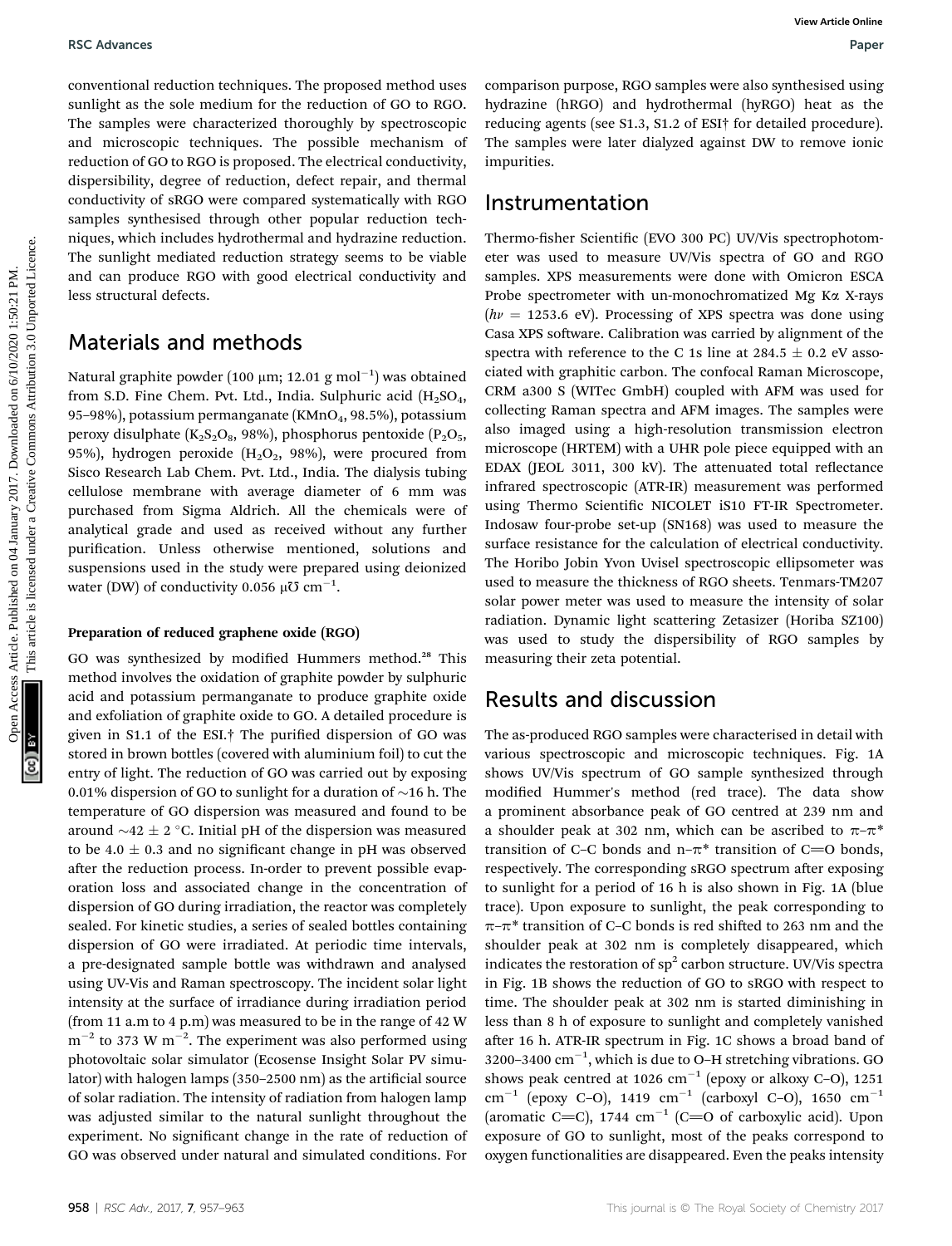

Fig. 1 (A) UV/Vis spectrum of GO and sRGO (B) the kinetics data showing the transformation of GO to sRGO with respect to time (C) ATR-IR spectrum of GO and sRGO (D) photographic images of GO (right) and sRGO (left). Traces are shifted vertically for clarity.

of carboxyl group at 1419  $cm^{-1}$  is reduced significantly after 16 h of exposure. The reduced sample shows two prominent peaks centred at 1571  $cm^{-1}$  and 1150  $cm^{-1}$  and are due to the aromatic C $=$ C and C-O stretching, respectively.<sup>29</sup>

Raman spectroscopy was employed to study the structural changes in graphene.<sup>30</sup> It also helps in correlating the electrical conductivity with the structural defects.<sup>31</sup> The features like local defects and disorders at the edges are reflected in two peaks namely D band ( $\sim$ 1350 cm<sup>-1</sup>) and G band ( $\sim$ 1580 cm<sup>-1</sup>) of the Raman spectra. The D band is due to the breathing modes of  $sp^2$ atoms in the aromatic rings and the G band corresponds to the single phonon process at the Brillouin point. In GO,  $\pi$  bonds are replaced by  $\sigma$  carbon-oxygen/carbon-carbon bonds and the carbon atom hybridization change from  $sp^2$  to  $sp^3$ , resulting in structural defects such as displacement of C atoms. The disappearance of the  $\pi$  electrons increases the band gap. The Raman spectrum in Fig. 2A shows the D and G bands of GO at 1345  $\text{cm}^{-1}$  and 1601  $\text{cm}^{-1}$ , respectively. After reduction, the D band position is intact, but the G band is shifted to 1591  $\text{cm}^{-1}$ . The shift in the G band is attributed to the increase in carrier concentration and mobility after reduction.<sup>32</sup> The peak located at  $\sim$ 2683 cm<sup>-1</sup> represents 2D band, which originates from a two phonon inter-valley double resonance mechanism. The D + D' peak at 2923 cm<sup>-1</sup> is due to the intra-valley scattering due to lattice defects. The shift in G band to a lower energy and a prominent increase in its 2D band confirm that GO sheets are converted to graphitic structures. The Fig. 2B compares Raman spectra of sRGO with hRGO and hyRGO. The enlarged 2D region of Raman spectra is shown in Fig. 2C. The figure clearly shows that there is a significant up-shift in the 2D band. The shift is more prominent in case of sRGO followed by hRGO. The up-shift variation of the 2D peak is due to the charge transfer with hole doping.<sup>33</sup> For the systematic comparison of the charge transfer properties of RGO samples,  $I_D/I_G$  and  $I_{2D}/I_G$  ratio are measured and correlated. It is established that  $I_D/I_G$  ratio gives



Fig. 2 Raman spectra showing (A) the reduction of GO to sRGO with respect to time, (B) the comparison of Raman spectra of RGO samples synthesised by different reduction methods and (C) the enlarged 2D regions of various RGO samples.

the degree of defects present in RGO samples and  $I_{2D}/I_G$  ratio indicates the recovery of  $sp^2$  C=C bond in graphitic structure and hole mobility.<sup>34</sup> Lower value of  $I_D/I_G$  ratio indicates lesser defects and higher value of  $I_{2D}/I_G$  ratio indicates higher charge mobility.<sup>35</sup> Table 1 summarises the  $I_D/I_G$  and  $I_{2D}/I_G$  values obtained for various RGO samples. On comparison of  $I_{2D}/I_G$  ratio, it is clear that sRGO has the highest conductivity and least structural defects followed by hRGO and hyRGO.

For further confirming the charge mobility behaviour, the electrical conductivities of various RGO samples were measured using four-probe method [for detailed calculations see S2 of ESI†]. The four-probes were placed collinearly and interelectrode spacing of 2.5 mm was maintained. The current was passed through the two outer probes and the potential was measured between the two inner probes. The error due to electrical contacts are absent because the current and voltage leads are separate. The last column of Table 1 shows the electrical conductivities of various RGO samples. We can see that the conductivity data is consistent with Raman data.

Fig. 3 shows XPS spectra of carbon and oxygen content before and after photo-reduction. XPS peaks were fitted to Voigt functions having 80% Gaussian and 20% Lorentzian character, after performing Shirley background subtraction.<sup>36</sup> The binding energy of C sp<sup>2</sup> group of graphene lies at 284.5 eV or 284.6 eV.

Table 1 The  $I_D/I_G$  and  $I_{2D}/I_G$  ratios from Raman spectra and electrical conductivity values calculated by four-probe method for various RGO samples

| Samples | $I_{\rm D}/I_{\rm G}$ | $I_{\rm 2D}/I_{\rm G}$ | Electrical conductivity<br>$(in S m-1)$ |
|---------|-----------------------|------------------------|-----------------------------------------|
| sRGO    | 1.016                 | 0.136                  | 166.34                                  |
| hRGO    | 1.194                 | 0.069                  | 133.06                                  |
| hyRGO   | 1.550                 | 0.010                  | 68.56                                   |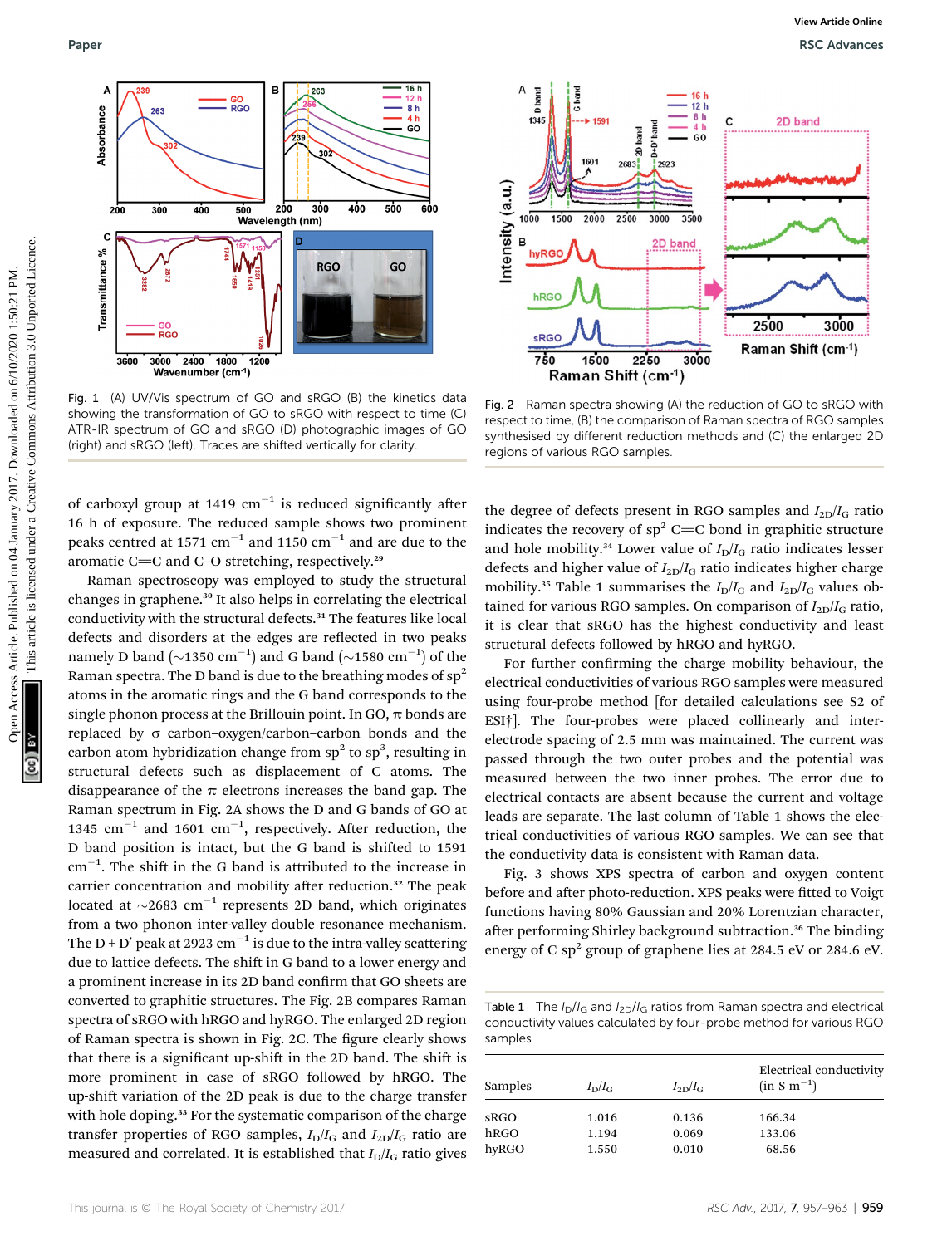

Fig. 3 (A) XPS survey spectra of GO, hRGO, hyRGO and sRGO with their respective (B) deconvoluted C 1s and (C) deconvoluted O 1s plots.

The other carbon-oxygen groups are shifted with respect to C  $\mathrm{sp}^2$ . The peak positions at 286.4 eV and 287.1 eV corresponds to hydroxyl (C–OH) and epoxy (C–O–C) groups, respectively. The smaller components at 288.1 eV and 289.2 eV are due to carbonyl  $(C=O)$  and carboxyl  $(COOH)$  groups, respectively.<sup>37</sup> From the relative intensity of the peaks, it is clear that oxygen groups present in GO are mainly due to epoxy, aldehyde and ketone groups located in the basal plane of GO sheets.

Upon reduction, there is a notable decrease in the intensity of the components associated to these basal plane groups. The deconvoluted C 1s spectra of various RGO samples (hRGO, hyRGO and sRGO) show maximum intense peak at 284.5 eV that confirms the restoration of C–C bonds after the reduction. The intensity of peaks at 286.4 eV, 287.2 eV and 288.1 eV corresponding to hydroxyl, epoxy and carbonyl groups, respectively decreases after the reduction. The peak at 289.1 eV, which is due to the carboxylic group, remains after reduction. These residual peaks can be seen in hRGO and sRGO, but diminishes completely in the case of hyRGO. The data is also consistent with stability of different RGO dispersions prepared through various reduction routes. The stability of the samples in water follows the increasing order of sRGO  $\approx$  hRGO > hyRGO. This is evident from the zeta potential values (Table 1 of ESI 3†). The lower stability (low zeta potential value) of hyRGO can be due to complete reduction of carboxylic groups. It is reported that carboxylic acid groups are difficult to reduce by chemical or photochemical route. But, heating at  $100-150$  °C in hydrothermal condition can reduce the group significantly.<sup>38</sup>

The O 1s spectra were de-convoluted into six components that are assigned to quinone (530.5 eV), C–OH (531.9 eV), C–O–C (532.7 eV), C=O (533.5 eV), C–O (534.3 eV) and water  $(535 \text{ eV})$ .<sup>39</sup> The reduction in oxygen functionalities varies with different reduction methods.

The relative atomic contents (in %) of carbon and oxygen components were calculated from the analysis of area under C 1s, O 1s survey spectra. The values are summarised in Table 3. The relative sensitivity factors of carbon and oxygen were obtained from CASA XPS standard table.<sup>40</sup> The calculated C/O ratio of GO and RGO samples are summarised in Table 2.

Tables 3 and 4 show the fitted results of carbon (C 1s) and oxygen (O 1s) XPS spectra of RGO samples, respectively. The

Table 2 Elemental composition of GO and RGO determined by XPS survey spectra

| Samples | C(%)  | O(%)  | C/O  |
|---------|-------|-------|------|
| GO      | 67.87 | 32.13 | 2.11 |
| hRGO    | 81.50 | 16.72 | 4.87 |
| hyRGO   | 81.81 | 18.19 | 4.49 |
| sRGO    | 78    | 22    | 3.54 |

values represent the absolute amount of carbon and oxygen content before and after reduction.<sup>41</sup> Table 3 shows that C  $sp^2$ component increases after reduction, indicating the restoration of the graphitic structure. Meanwhile, majority of C–O, C–OH groups are reduced considerably after reduction.

The fitted results of O 1s XPS spectra in Table 4 shows that the  $C=O$  peak decreases upon reduction whereas an increase in the quinone and C–O peak is observed. This may be due to the transformation of the unstable oxygen groups to stable components during reduction process.<sup>41</sup>

Attempts were also done to assess the thermal conductivities of RGO samples. Equal concentrations of RGO samples (0.001 wt%) were dispersed in distilled water and were subjected to thermal conductivity measurements by Prok2D probe at room temperature (30  $\pm$  0.5 °C). The results are compared against distilled water to check the possible enhancement in the thermal conductivity. It is observed that all the samples tested showed comparable enhancement in the conductivity.

The data is summarised in Table 5. The dimensions of the graphene flakes including shape, size and the stability of nanofluids plays a major role in describing the physics behind the heat conduction. Sen Gupta et al.,<sup>42</sup> observed that, at lower concentrations of graphene dispersion, Brownian motion plays dominant role in deciding the thermal conductivity of the nanofluids. However, at higher concentrations, percolation starts dominating. In the present experiments, the shape and size of RGO sheets are comparable as we have used same GO as

Table 3 Atomic content of carbon fitted from XPS C 1s spectra of GO and RGO samples

| B.E (eV)<br>Assignment | 284.5<br>Csp <sup>2</sup> | 285.2<br>$C_{sp}^3$      | 286.4<br>$C-OH$ | 287.1<br>$C-O-C$ | 288.1<br>$C=0$ | 289.1<br>$C-OOH$         |
|------------------------|---------------------------|--------------------------|-----------------|------------------|----------------|--------------------------|
| GO.                    | 29.57                     | $\overline{\phantom{0}}$ | 15.12           | 19.34            | 0.45           | 3.34                     |
| hRGO                   | 50.63                     | 16.65                    | 9.26            | 0.96             | 2.77           | 1.16                     |
| hyRGO                  | 51.92                     | 17.61                    | 8.52            | 0.84             | 2.90           | $\overline{\phantom{0}}$ |
| sRGO                   | 40.03                     | 14.52                    | 11.58           | 4.70             | 4.44           | 2.71                     |
|                        |                           |                          |                 |                  |                |                          |

Table 4 Atomic content of oxygen fitted from XPS O 1s spectra of GO and RGO samples

| $B.E$ (eV) | 530.5   | 531.9  | 532.7   | 533.5   | 534.3 | 535                      |
|------------|---------|--------|---------|---------|-------|--------------------------|
| Assignment | Ouinone | $C-OH$ | $C-O-C$ | $C = 0$ | $C-O$ | $H_2O$                   |
| GO         | 1.24    | 5.46   | 19.44   | 4.54    | 0.65  | $\overline{\phantom{0}}$ |
| hRGO       | 1.68    | 4.16   | 6.21    | 3.77    | 0.92  | 0.27                     |
| hyRGO      | 1.94    | 4.50   | 6.37    | 3.76    | 1.26  | 0.34                     |
| sRGO       | 1.71    | 9.54   | 7.63    | 2.74    |       | 0.35                     |
|            |         |        |         |         |       |                          |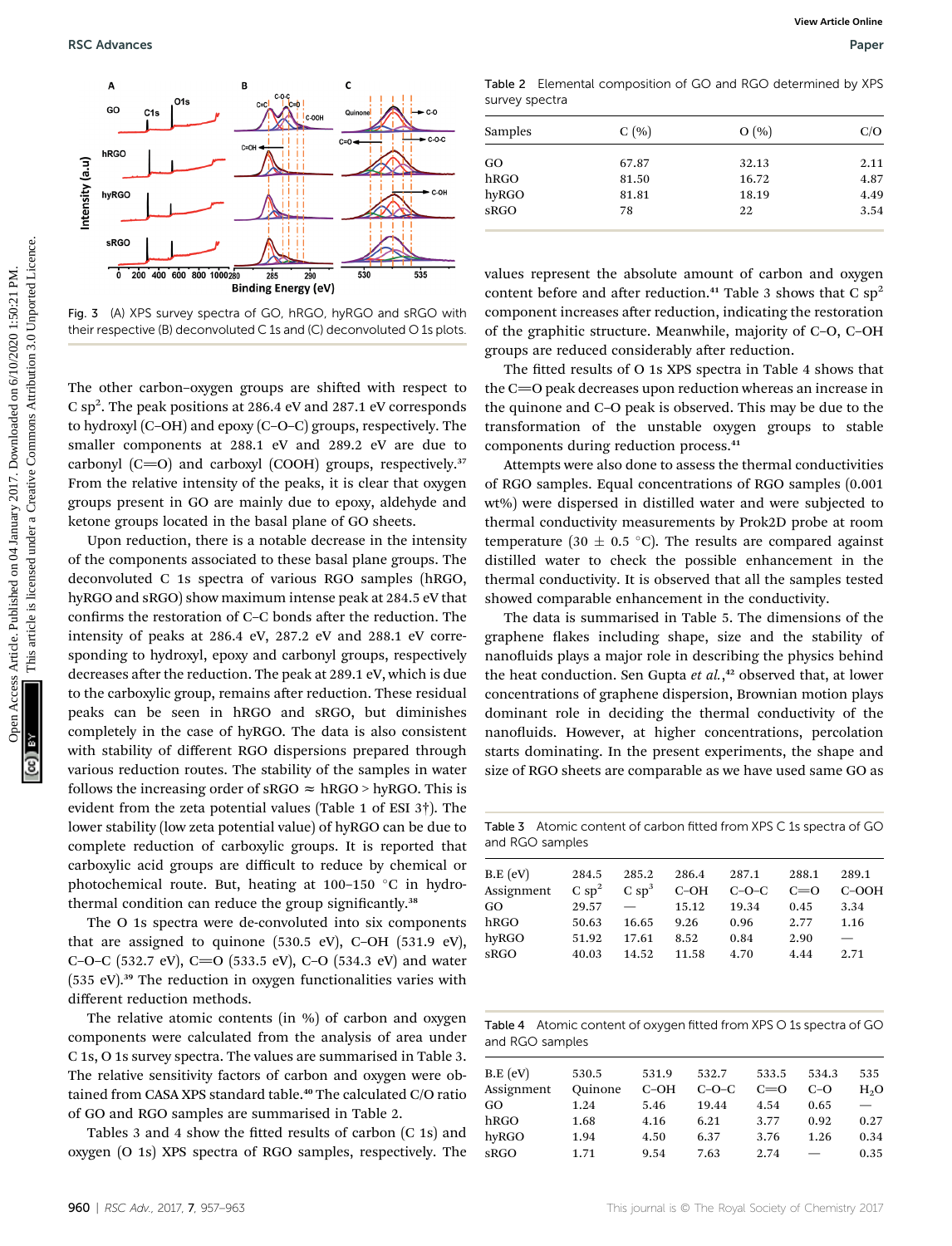|  |  |  |                                                          | Table 5 Thermal conductivity and its comparative enhancement |
|--|--|--|----------------------------------------------------------|--------------------------------------------------------------|
|  |  |  | among RGO derived through different methods of reduction |                                                              |

| Samples  | Thermal conductivity<br>$(W m K^{-1})$ | Enhancement<br>(9) |  |  |
|----------|----------------------------------------|--------------------|--|--|
| DI water | 0.670                                  |                    |  |  |
| hRGO     | 0.710                                  | 5.9                |  |  |
| sRGO     | 0.709                                  | 5.8                |  |  |
| hyRGO    | 0.706                                  | 5.4                |  |  |
|          |                                        |                    |  |  |

the starting material irrespective the reduction methods. However, the presence of functional group can vary with respect to the reducing agents used. At low concentration, the dispersibility of hRGO and sRGO are comparable and thus showed more or less similar results. The presence of less functional group in hyRGO and associated reduction in dispersibility may be the reason for the observed small reduction in the thermal conductivity of hyRGO compared to its counterparts. But one may expect a different behaviour in thermal conductivity at higher concentrations as the dominant mechanism involved is percolation and not the Brownian motion. It is worth to note that different reduction strategies result in different amounts and types of functional groups and hence likely change in thermal conductivity. But more investigations are required to establish the differences.

Fig. 4A and B represent HRTEM images of RGO showing a sheet like morphology at different magnifications. The folding and the wrinkles that characterize the presence of 2D graphene sheets $43$  are marked with white arrows in the Fig. 4A. The HRTEM data in Fig. 4B shows the grain boundary of RGO sheet marked as [1] represents 2 layered sheet and [2] represents 10 layered sheets. Fig. 4C shows AFM topological image and the corresponding height profile of the image is shown in Fig. 4D, which is taken on the horizontal blue line shown in the figure. The height image reveals the presence of 2–4 layers of RGO corresponding to 0.7–1.4 nm height. There are regions that show height profile of a few layers of RGO sheets one above another. This may be due to stacking of layers during the drying process of the specimen used for the analysis. This is also in consistent with HRTEM data.

## Proposed photo-reduction mechanism of GO to RGO

The synthesis of GO involves oxygenation of graphite with the loss of  $\pi$  electrons of the carbon atoms. This covalent functionalization converts  $sp^2$  to  $sp^3$  configuration. GO consist of both highly conducting  $sp^2$  regions and insulating or semiconducting sp<sup>3</sup> regions. The disappearance of  $\pi$  electrons opens the bandgap which can be tuned in proportion with the oxygen functional groups. Normally, during photo-reduction, the bandgap excitation of the semiconducting region is responsible for reduction process and not the thermal effect.<sup>44</sup> Also, the absorbance of light depends on the bandgap. In the present study, the photo-reduction of GO with bandgap energy



Fig. 4 (A) HRTEM image of sRGO sheets (white arrows marked in the figure represents the wrinkles) (B) the grain boundary of RGO sheets of 2 and 10 layers magnified at the specified location (C) AFM image of sRGO and (D) height profile of sRGO sheets (along the blue line in (C)).

of 3.09 eV [see S4 of ESI† for details] is carried out by exposing the aqueous dispersion of 0.01% GO (pH  $\sim$  4) to sunlight. The liberation of  $H^+$  and OH<sup>-</sup> ions and solvated electrons during photodecomposition of water molecules can enhances the reduction process. The possible reduction mechanism of GO to RGO is explained.

On exposure of GO to sunlight, it absorbs photons of energy equal to or larger than its bandgap in-order to generate electrons in the conduction band and holes in the valence band. These electrons and holes contribute to the redox reactions on GO sheet. The single bonded hydroxyl and epoxy groups attached to the basal plane are considered as highly reactive groups and hence the reduction of such groups happens readily.

The disappearances of these groups at early hours of the exposure to sunlight are evident from the Fig. 1B. A complete removal of these groups was observed within 8 h of exposure to sunlight. The possible pathways of reduction of these groups are described by the chemical reactions (R1) and (R2). Visible formation of gas bubbles in the reactor during the first 3 h of exposure to sunlight also supports a similar reduction route. The presence of functional groups in graphene and the liberation of  $CO<sub>2</sub>$  during the reduction of GO are expected to increase the defects and in turn reduce the conductivity of graphene.<sup>45</sup> The release of  $CO<sub>2</sub>$  is also confirmed by decrease in total carbon content [see S5 of ESI† for details] with an increase in the inorganic carbon.<sup>46</sup> However, the experimental evidences have shown a reverse behaviour. Interestingly, sRGO has showed enhanced conductivity compared to RGO samples prepared through other routes. This enhancement in conductivity can be due to the liberation of  $H<sub>2</sub>$  at the defect region as given in the eqn (R3).

GO (sp<sup>3</sup> region) + 
$$
h\gamma \rightarrow e^- + h^+
$$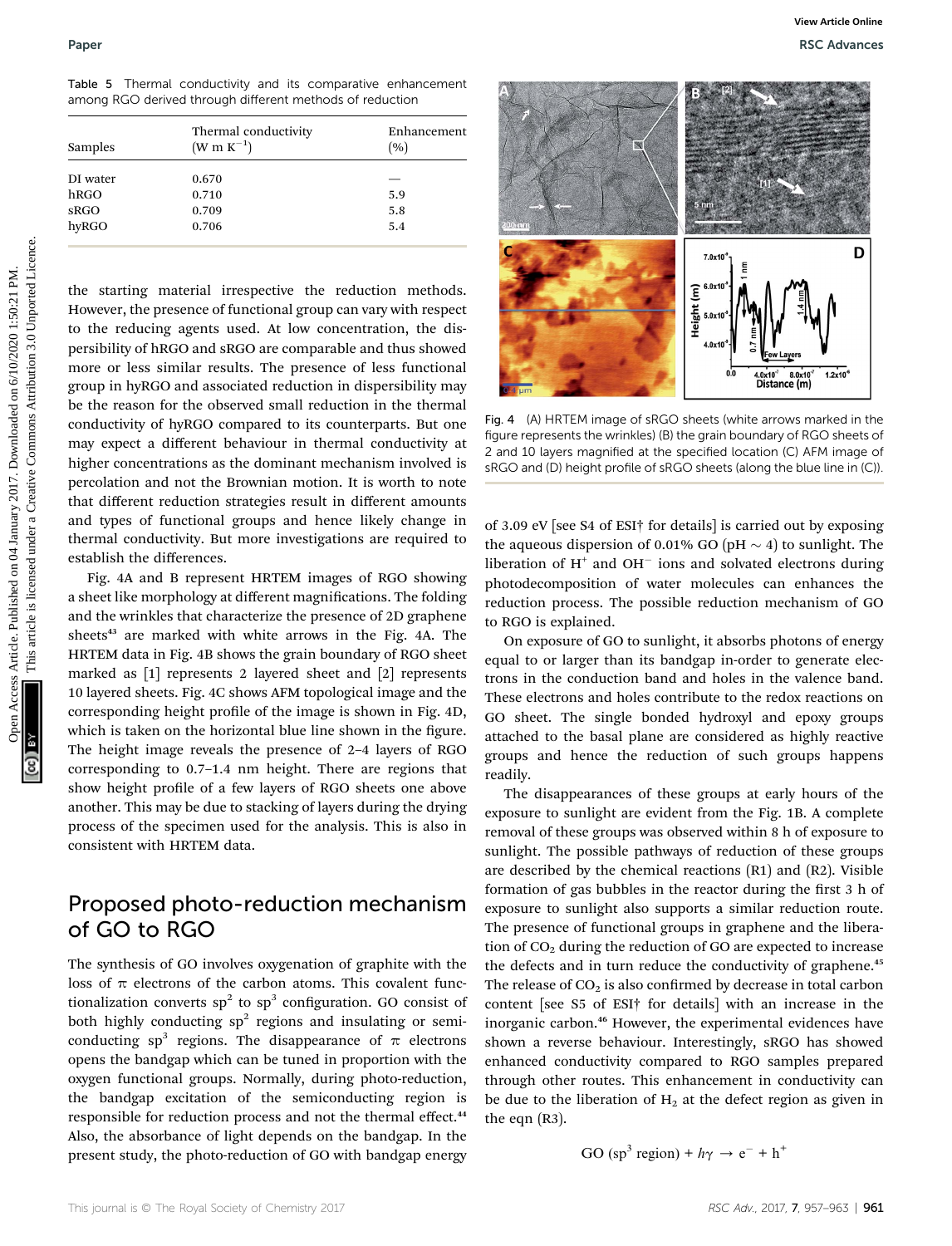![](_page_5_Figure_3.jpeg)

Fig. 5 Schematic showing the formation of sRGO from GO.

- $2C-OH + H_2O + 3h^+ + e^- \rightarrow C$  (defects) +  $CO_2 + H_2O$  (R1)
- $2C-O-C + H<sub>2</sub>O + 2h<sup>+</sup> + 2e<sup>-</sup>$   $\rightarrow$  $C$  (defects) + C–C (defects) +  $CO<sub>2</sub>$  + H<sub>2</sub>O (R2)

$$
2H_2O + C (defect) + 2e^- + 2h^+ \rightarrow H_2 + CO_2 + H_2O \qquad (R3)
$$

It is to be noted that there is a tendency for the electropositive carbon defect to attract the highly electronegative oxygen atom of the water molecules (Fig. 5). This process can enable the liberation of  $H_2$  at the defect sites and re-establish the conjugated  $\pi$  networks and provide higher conductivity. As the irradiation duration is increased, the production of  $H_2$  also increased.<sup>47</sup>

The possible enhanced release of  $H_2$  and corresponding reestablishment of the conjugated  $\pi$  networks can be the reason for the observed higher conductivity. The higher electrical conductivity of hRGO compared to other RGO samples is due to the nitrogen incorporation from the reducing agent (hydrazine monohydrate). The formation of hydrazones results in the removal of oxygen functional groups in hRGO.<sup>48</sup>

## Conclusion

The reduction of GO by sunlight can be employed as an energy saving alternative for the large-scale preparation of RGO. The method is simple and sustainable compared to the conventional methods of reduction of GO. sRGO synthesized by this method exhibited higher electrical conductivity, least structural defects and good dispersibility compared to other RGO samples tested. The data shows that the proposed reduction route is feasible and a sustainable option to produce dispersible RGO with good electrical conductivity. The study also caution using GO in any device components which may undergo prolonged exposure to sunlight.

### Acknowledgements

Authors gratefully acknowledge the Department of Science and Technology (DST), Government of India, Research and development grant under water technology initiative (DST/WTI/2K14/228) for partially supporting the work. The authors also thank VIT

University for supporting the work. Thanks are due to Mr Sudhakar, DST unit on Nanoscience and Technology, IIT Madras for helping in XPS analysis.

### References

- 1 J. C. Meyer, A. K. Geim, M. Katsnelson, K. Novoselov, T. Booth and S. Roth, Nature, 2007, 446, 60–63.
- 2 M. J. Allen, V. C. Tung and R. B. Kaner, Chem. Rev., 2010, 110, 132–145.
- 3 Y. Zhu, S. Murali, W. Cai, X. Li, J. W. Suk, J. R. Potts and R. S. Ruoff, Adv. Mater., 2010, 22, 3906–3924.
- 4 K. S. Novoselov, A. K. Geim, S. V. Morozov, D. Jiang, Y. Zhang, S. V. Dubonos, I. V. Grigorieva and A. A. Firsov, Science, 2004, 306, 666–669.
- 5 D. Sen, K. S. Novoselov, P. M. Reis and M. J. Buehler, Small, 2010, 6, 1108–1116.
- 6 J. Robinson, X. Weng, K. Trumbull, R. Cavalero, M. Wetherington, E. Frantz, M. LaBella, Z. Hughes, M. Fanton and D. Snyder, ACS Nano, 2009, 4, 153–158.
- 7 D. Arco, L. Gomez, Y. Zhang, A. Kumar and C. Zhou, IEEE Trans. Nanotechnol., 2009, 8, 135–138.
- 8 A. Reina, X. Jia, J. Ho, D. Nezich, H. Son, V. Bulovic, M. S. Dresselhaus and J. Kong, Nano Lett., 2009, 9, 3087.
- 9 J. K. Wassei and R. B. Kaner, Mater. Today, 2010, 13, 52–59.
- 10 G. Eda and M. Chhowalla, Adv. Mater., 2010, 22, 2392–2415.
- 11 S. Park and R. S. Ruoff, Nat. Nanotechnol., 2009, 4, 217–224.
- 12 K.-H. Liao, A. Mittal, S. Bose, C. Leighton, K. A. Mkhoyan and C. W. Macosko, ACS Nano, 2011, 5, 1253–1258.
- 13 T. Sreeprasad, S. M. Maliyekkal, K. Lisha and T. Pradeep, J. Hazard. Mater., 2011, 186, 921–931.
- 14 S. H. Anderson and D. D. L. Chung, Carbon, 1984, 22, 253–263.
- 15 C. Botas, P. Álvarez, C. Blanco, R. Santamaría, M. Granda, M. D. Gutiérrez, F. Rodríguez-Reinoso and R. Menéndez, Carbon, 2013, 52, 476–485.
- 16 H. C. Schniepp, J.-L. Li, M. J. McAllister, H. Sai, M. Herrera-Alonso, D. H. Adamson, R. K. Prud'homme, R. Car, D. A. Saville and I. A. Aksay, J. Phys. Chem. B, 2006, 110, 8535–8539.
- 17 M. J. Fernández-Merino, J. I. Paredes, S. Villar-Rodil, L. Guardia, P. Solís-Fernández, D. Salinas-Torres, D. Cazorla-Amorós, E. Morallón, A. Martínez-Alonso and J. M. D. Tascón, Carbon, 2012, 50, 3184-3194.
- 18 W. S. Hummers and R. E. Offeman, J. Am. Chem. Soc., 1958, 80, 1339.
- 19 S. Pei and H.-M. Cheng, Carbon, 2012, 50, 3210–3228.
- 20 X. Mei, X. Meng and F. Wu, Phys. E, 2015, 68, 81–86.
- 21 D. Zhan, Z. Ni, W. Chen, L. Sun, Z. Luo, L. Lai, T. Yu, A. T. S. Wee and Z. Shen, Carbon, 2011, 49, 1362–1366.
- 22 Y. Matsumoto, M. Koinuma, S. Y. Kim, Y. Watanabe, T. Taniguchi, K. Hatakeyama, H. Tateishi and S. Ida, ACS Appl. Mater. Interfaces, 2010, 2, 3461–3466.
- 23 P. Kumar, K. Subrahmanyam and C. Rao, Int. J. Nanosci., 2011, 10, 559–566.
- 24 H. Wang, J. T. Robinson, X. Li and H. Dai, J. Am. Chem. Soc., 2009, 131, 9910–9911.